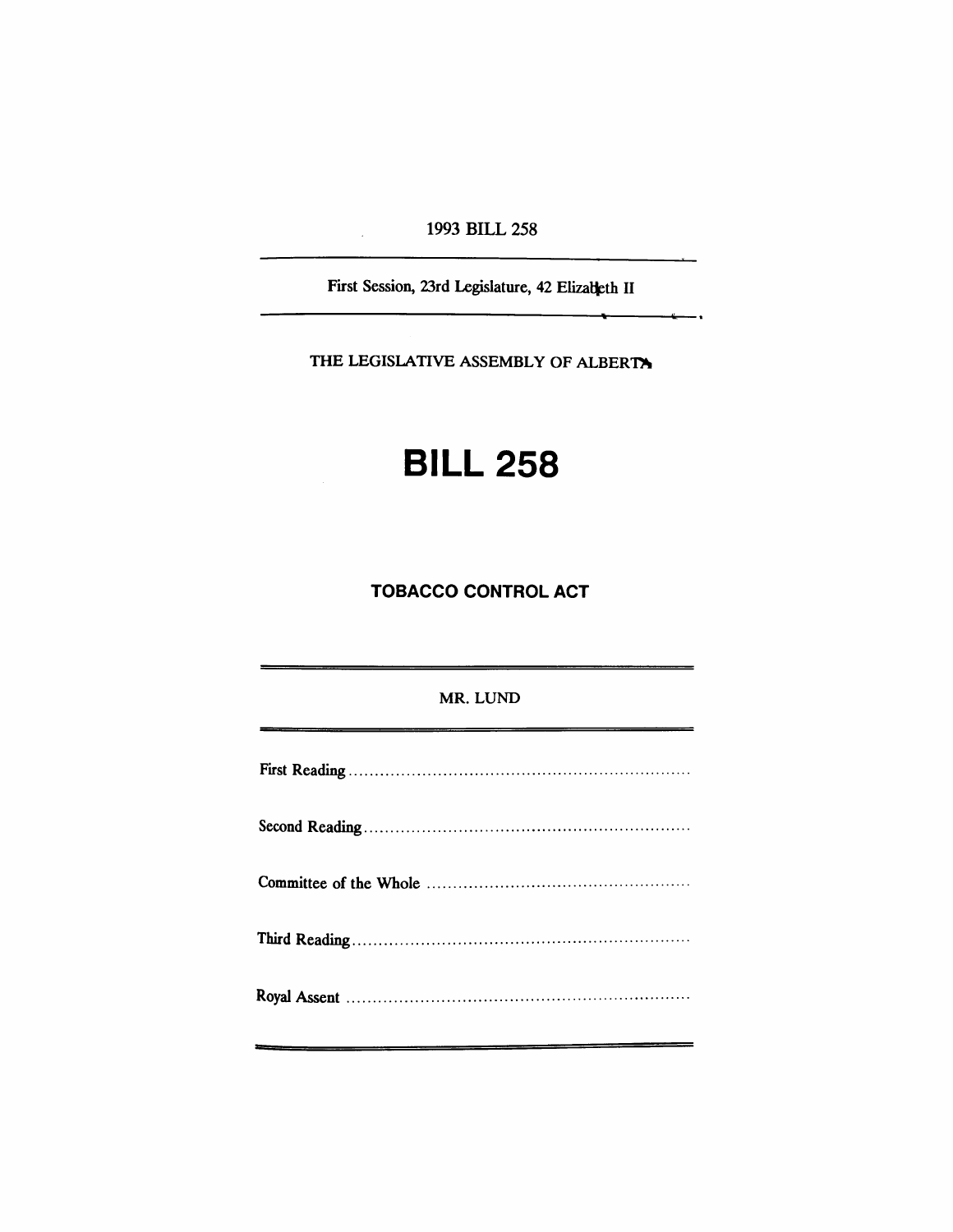*Bill 258 Mr. Lund*

## **BILL 258**

1993

## **TOBACCO CONTROL ACT**

*(Assented to* , 1993)

WHEREAS tobacco use has resulted in disease, disability and death of epidemic proportions;

WHEREAS children must be offered protection from tobacco to prevent the spread of the epidemic to future generations;

THEREFORE HER MAJESTY, by and with the advice and consent of the Legislative Assembly of Alberta, enacts as follows:

Interpretation

1 In this Act,

- (a) "inspector" means a person designated as a tobacco inspector under this act;
- (b) "Minister" means the Minister designated by the Lieutenant Governor in Council;
- (c) "peace officer" has the meaning given to it in *The Criminal Code* (Canada);
- (d) "retailer" means a person engaged in any business that includes the sale of a tobacco product at retail, and includes all agents and employees;
- (e) "tobacco paraphernalia" means cigarette papers, cigarette tubes, cigarette makers, cigarette holders and pipes;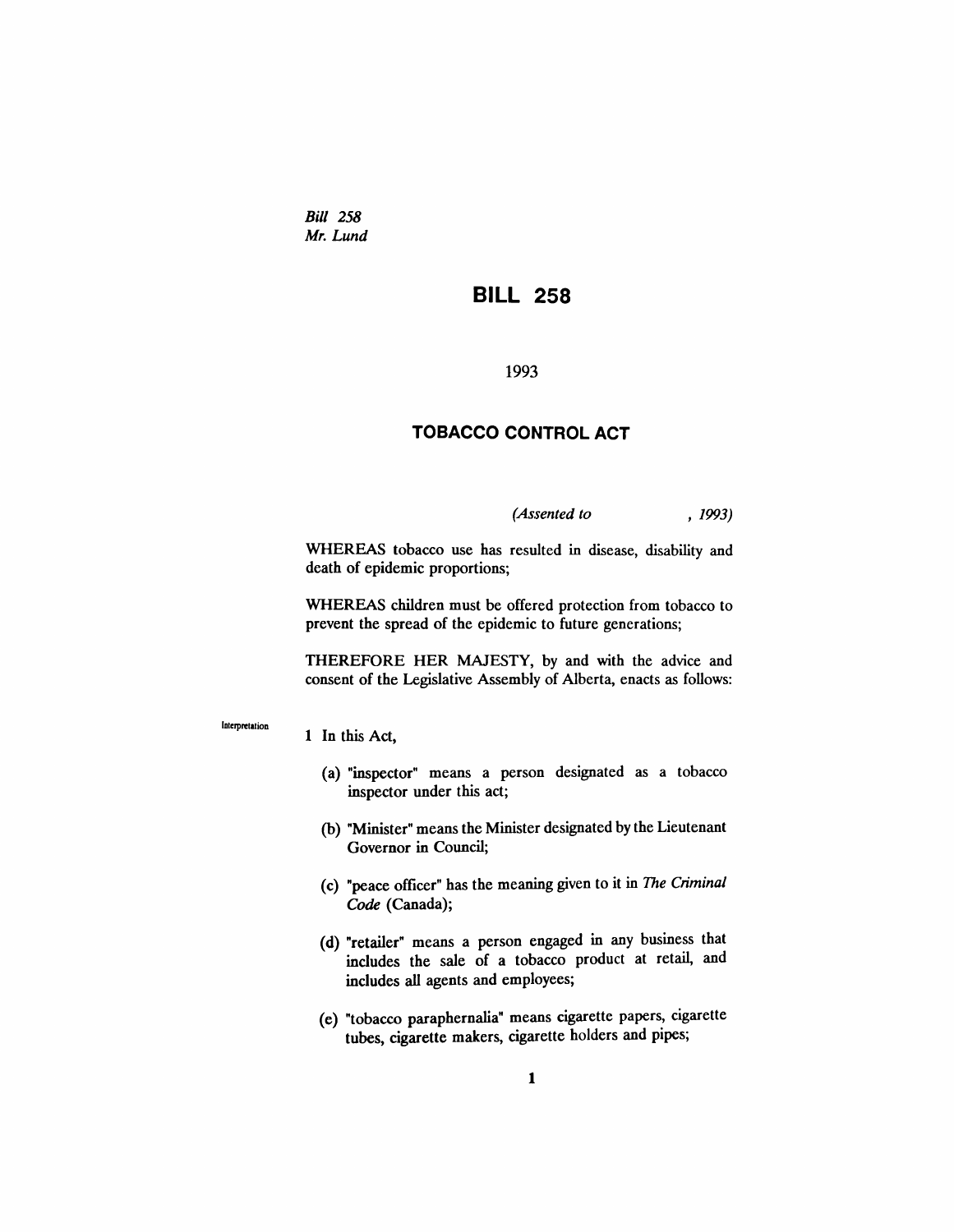(t) "tobacco product" means any product manufactured wholly or partly from tobacco and intended for use by smoking, inhalation or mastication, and includes nasal and oral snuff.

2(1) No person may manufacture, distribute, keep for sale, offer for sale or sell a tobacco product unless the tobacco product and the method of packaging and the package in which it is contained conform to the regulations.

Marketing Provisions

Sale

(2) No person may manufacture, distribute, keep for sale, offer for sale or sell any cigarettes unless those cigarettes are enclosed in a package containing not fewer than 20 cigarettes.

(3) No person may sell or offer for sale a tobacco product at a discounted, special or reduced price, including discounts on account of volume, irrespective of the source of the discount.

(4) No person may offer, give or accept consideration in return for a public display, including at retail or at wholesale, of a tobacco product or products at retail.

(5) No person shall display or offer for sale a tobacco product except as permitted by regulations.

3(1) No person may directly or indirectly sell, distribute or furnish tobacco products or tobacco paraphernalia to a person under the age of eighteen years.

(2) No person may purchase tobacco on behalf of, or for the purpose of resale to, a person under the age of eighteen years.

(3) No person may grant a person under the age of eighteen years authority to obtain tobacco products or tobacco paraphernalia except a peace officer or inspector for the purpose of monitoring compliance with this Act.

Defence (4) It is no defence to a prosecution for an offence under subsection (1) for the person to show that the person under the age of eighteen years appeared to be above that age.

Proof of Age (5) Every person selling tobacco products or paraphernalia must require a person appearing to him to be under the age of eighteen years to provide satisfactory proof of age as prescribed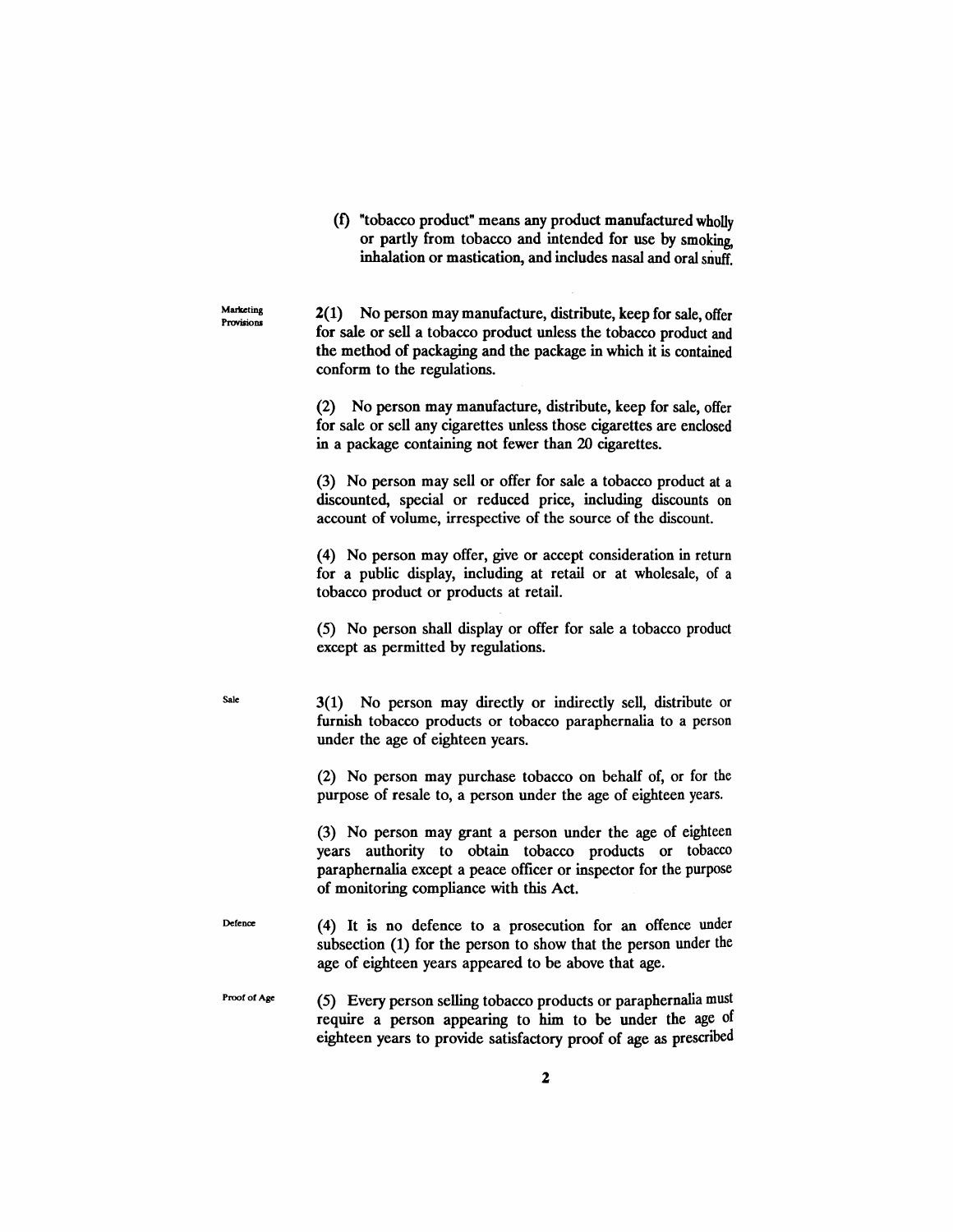in the regulations, or else refuse the sale of tobacco products or paraphernalia.

(6) H it appears that any proof of age provided under subsection (5) has been altered in any way, the person who demanded the proof of age shall not accept it as satisfactory and shall not complete the sale.

4(1) No person shall sell or agree to sell tobacco in Alberta for retail consumption without a subsisting retailer's licence issued under the authority of this Act.

Licensing Requirements

> (2) An applicant is entitled to be issued a licence to sell tobacco except if

- (a) the past or present conduct of the applicant affords reasonable grounds for belief that the applicant will not carry on business in accordance with the law and with integrity and honesty,
- (b) the applicant is carrying on activities that are, or will be if the applicant is licensed, in contravention of this Act or the regulations.

(2) Every retailer shall be require to post any signage and information prescribed in the regulations, at the place of retail business.

(3) Every retailer shall inform all employees of the provisions of this Act.

(4) It is a condition of every tobacco retailer's licence issued pursuant to this Act that the holder of the licence, his agents and employees shall comply with the provisions of this Act and the regulations, and all applicable Federal and Provincial laws respecting but not limited to the sale of, or dealing in, tobacco products.

(5) Suspension of the tobacco retailer's licence shall be effective immediately when he or his agents or employees are charged with a violation if this Act and the regulations or any other applicable Federal or Provincial law respecting but not limited to the sale of, or dealing in, tobacco products.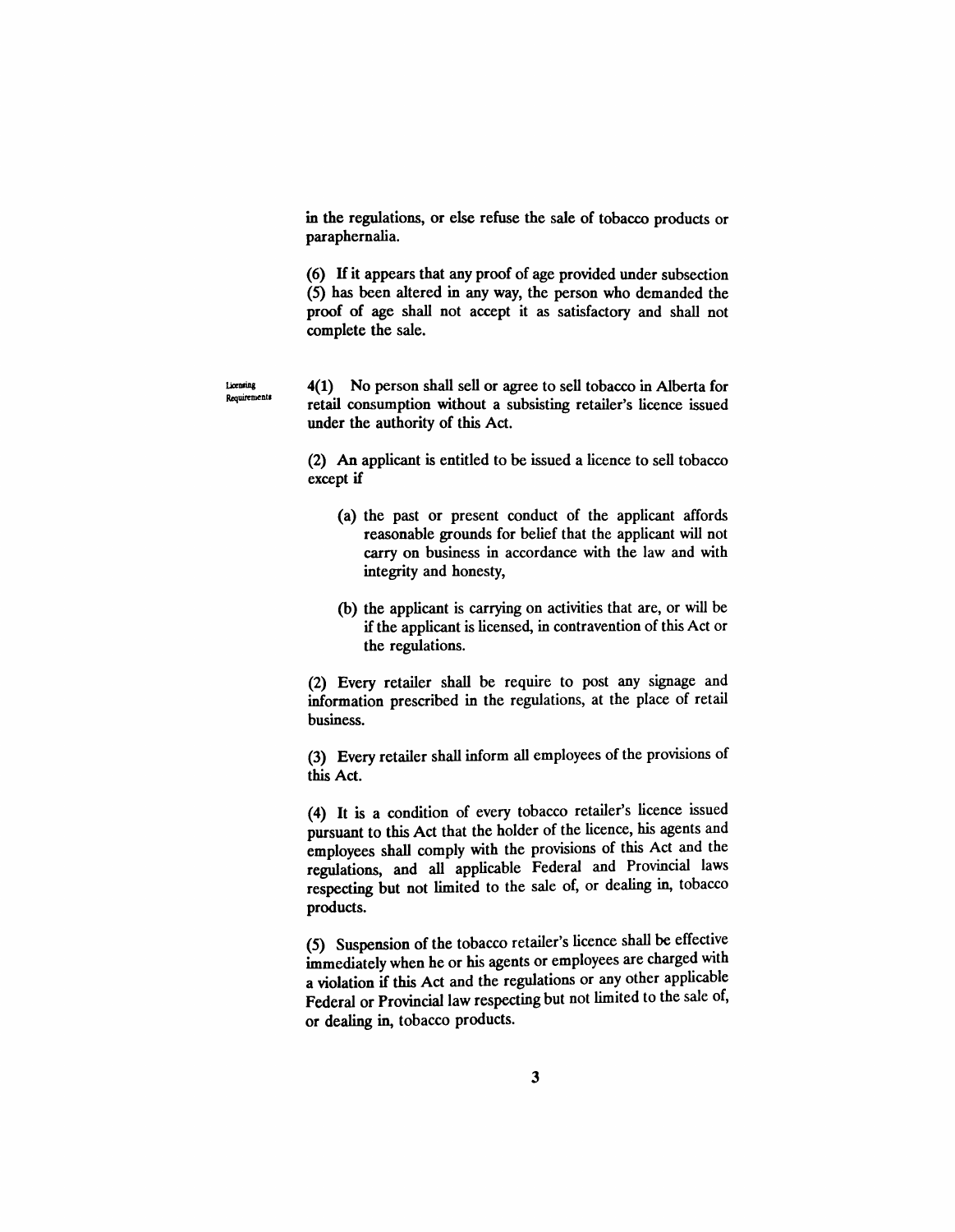(6) A licence issued under this section is not transferable.

(7) All new licence applications are subject to a 6O-day approval period.

Powers of the Minister

- 5(1) The Minister may by order
	- (a) refuse to issue or renew, or may revoke or suspend any licence;
	- (b) prohibit any person or class of persons from acquiring licences;
	- (c) attach or remove conditions or terms to any tobacco licence;
	- (d) restrict the total number of licences issued;
	- (e) prohibit a person or any class of persons from distributing, keeping for sale, offering for sale or selling tobacco products whereof the person is not so licensed; and
- (2) Where the Minister proposes
	- (a) to refuse to issue or renew a licence;
	- (b) to suspend or revoke a licence;
	- (c) to attach conditions or terms to a licence,

the Minister shall serve notice of the proposal together with written reasons on the applicant or holder of the licence.

(3) Where the Minister proposes to suspend or revoke a licence, the Minister may by order temporarily suspend the licence and other order shall take effect immediately, notwithstanding that subsection (2) has not been complied with.

Appointment and Powers of Inspectors

6(1) The Minister may designate as a tobacco product inspector any person who, in the opinion of the Minister, is qualified to be so designated.

(2) The Minister shall furnish every inspector with a certificate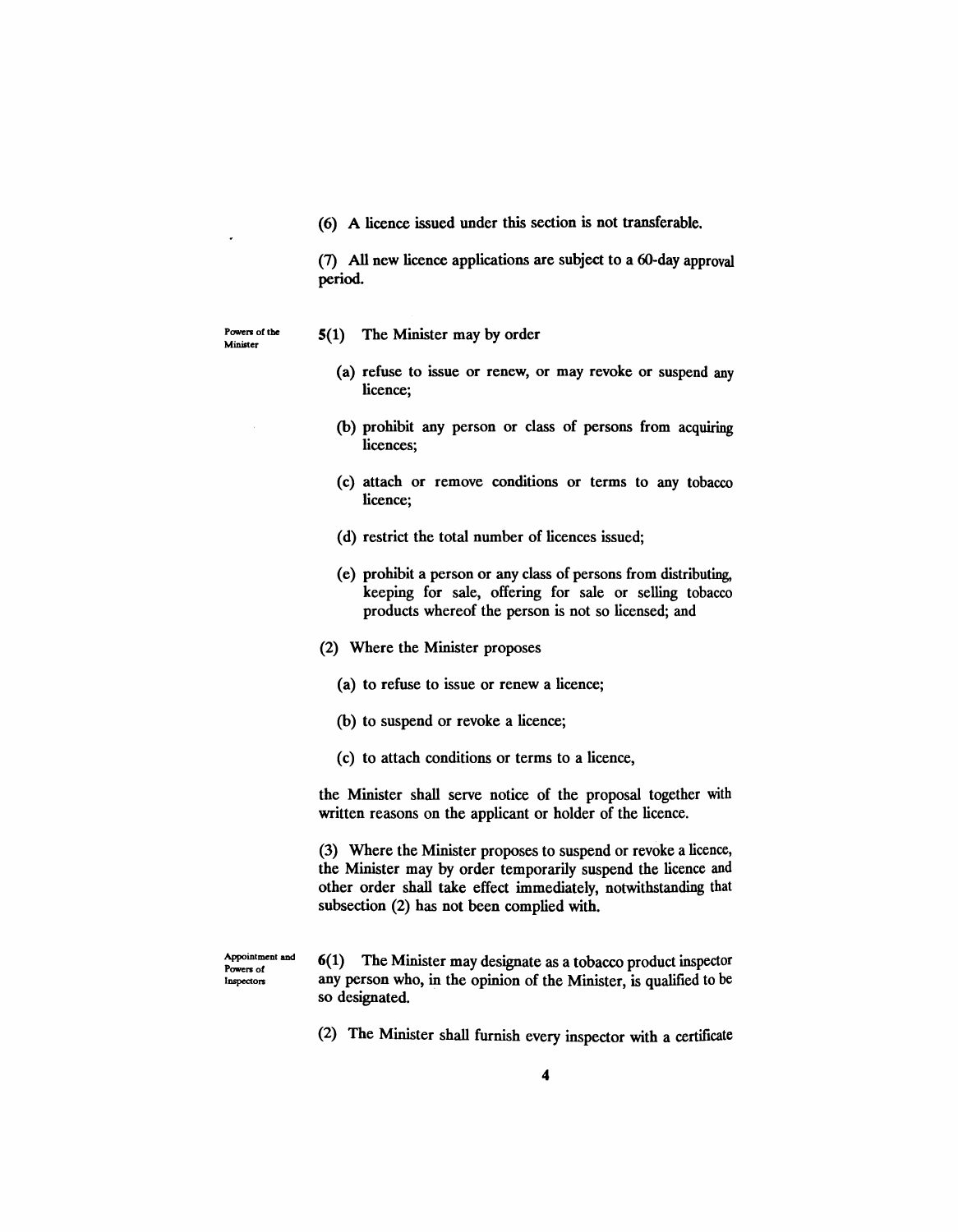of the inspector's designation as such and, on entering any place described in subsection (3), an inspector shall, on demand, produce the certificate to the person in charge.

(3) For the purpose of enforcing this Act and the regulations, an inspector may

- (a) at any reasonable time, enter and inspect premises where tobacco is sold or offered for sale.
- (b) investigate any complaint of a violation of this Act and examine a vendor or employee of a vendor to determine if a violation occurred;
- (c) arrange for test purchases of tobacco;
- (d) give directions to a vendor;
- (e) issue a ticket summons or information in respect of a violation of this Act;
- (f) record and report convictions under this Act:
- (g) request information or production for inspection of documents or other things that may be relevant to the carrying out of an inspection, and
- (h) remove documents or other things produced as a result of a request under subsection (g) or discovered during the inspection for the purpose of making copies of taking extract.

(4) An inspector removing a document or other thing from premises under subsection (3) shall frrst provide a receipt for it to the person in charge of the premises and, subject to subsection (5), shall promptly return the document or other thing to the premises after completion of the making of copies or taking of extracts, as the case may be.

(5) An inspector may detain for the purposes of evidence any document or other thing that the inspector discovers while acting under this section and believes, on reasonable and probable grounds, may afford evidence of a violation of or a failure to comply with a provision of this Act or the regulations.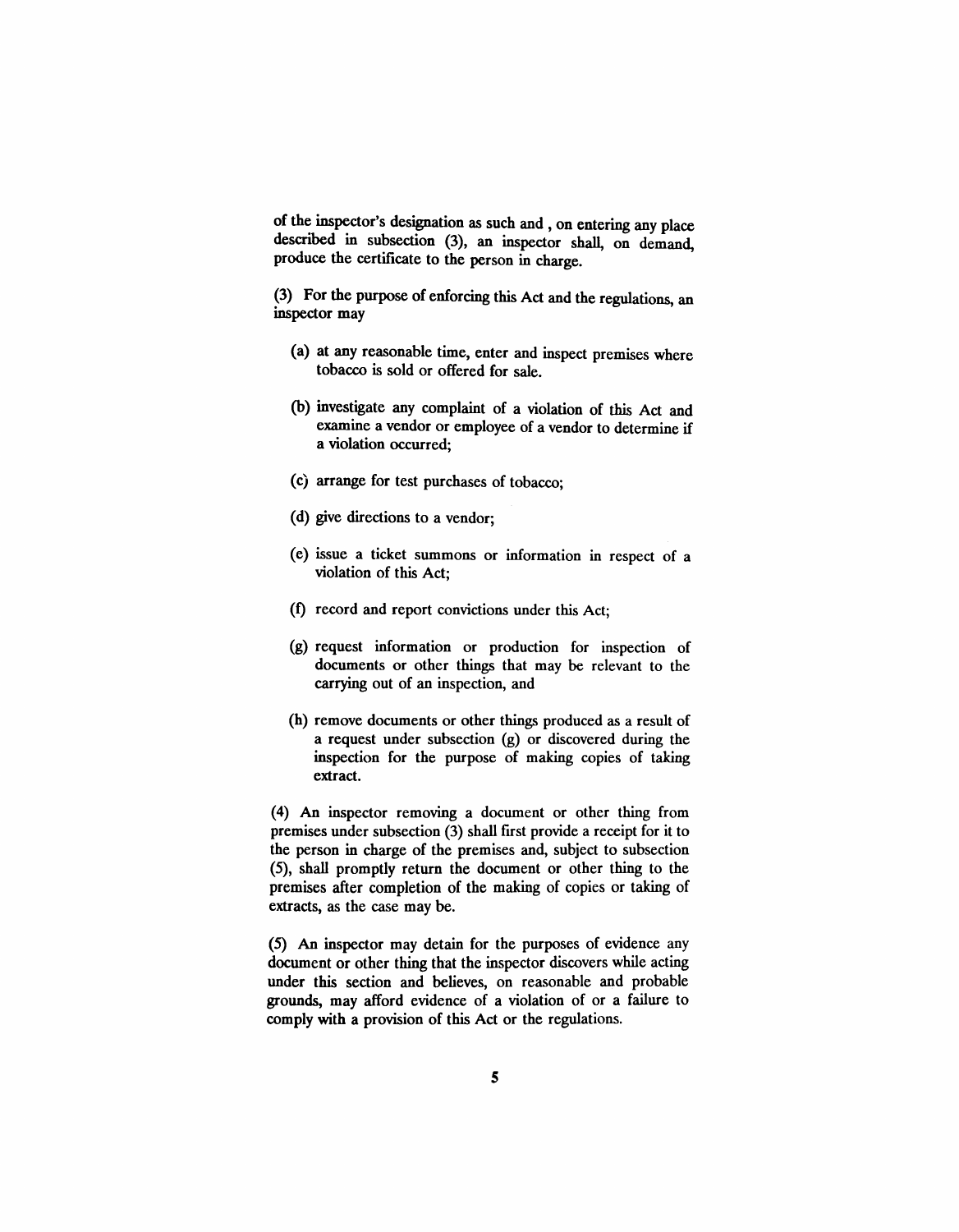(6) Copies of or extracts from documents or things removed from the premises under this Act and certified by the person making the copies or taking the extracts as being true copies of or extracts from the originals are admissible in evidence to the same extent as, and have the same evidentiary value as, the documents or things of which they are copies or from which they are extracts.

(7) Every person shall give all reasonable assistance to the inspector to enable the inspector to exercise powers given under this Act and shall furnish the inspector with such information, documents and other things as the inspector may reasonably request.

(8) No person shall hinder, obstruct or otherwise interfere with an inspector who is carrying out the inspector's duties and functions under this Act and the regulations.

(9) No person shall knowingly make a false or misleading statement, either orally or in writing, or provide or produce a false document or other thing to an inspector who is carrying out the inspector's duties and functions under this Act and the regulations.

Regulations

7 The Lieutenant Governor in Council may make regulations

- (a) prescribing anything that by this act may be prescribed;
- (b) respecting the issue of retail licences, and licence fees;
- (c) specifying the content, form and manner of presentation of signs that must be displayed with tobacco at the time the tobacco is offered for sale or is sold to a purchaser;
- (d) prescribing satisfactory proof of age as required in section 3(5);
- (e) prescribing ticketing procedures as specified in section 11.

Civil Liability

8 Any person who reports to an inspector or peace office a violation or suspected violation of this Act is not liable to any civil action in respect of the allegation contained in the report or anything done in good faith in assistance of any investigation by an inspector.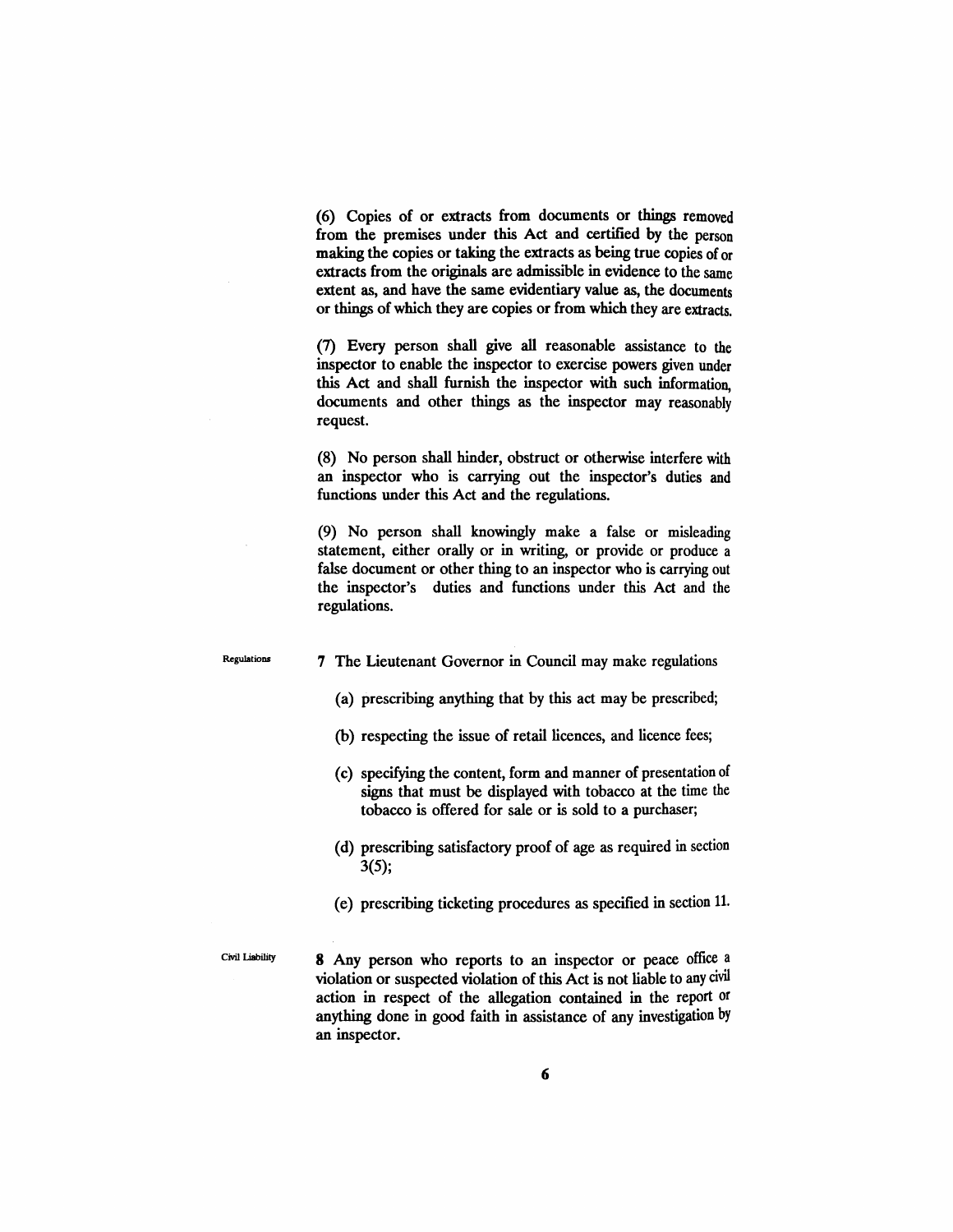Peadlies 9(1) A person other than a retailer guilty of an offence under this Act or the regulations is liable on summary conviction

- (a) for a first offence, to a fme not exceeding \$2,000
- (b) for a second offence to a fine not exceeding \$10,000
- (c) for a third or subsequent offence to a fine not exceeding \$SO,OOO

(2) A retailer guilty of an offence under this Act or the regulations is liable on summary conviction

- (a) for a frrst offence, to a fme not exceeding \$2,000 and three month licence suspension
- (b) for a second offence, to a fme not exceeding \$10,000 and a six month licence suspension
- (c) for a third or subsequent offence, to a fme not exceeding \$50,000 and a licence revocation.

10(1) The Minister, an inspector, or a police officer may, either before or after the institution of proceedings against a person in respect of an offence under this Act, accept from the person alleged to have been guilty of the violation payment of the fme for that violation.

(2) The person so accepting payment under this section shall deliver a receipt to the offender showing the name of the offender, the amount paid, the date of payment and the offence in respect of which the payment is made.

(3) Where a person pays a fme under subsection (1) that person shall also receive a licence suspension or revocation for the period of time specified under section 9.

(4) The payment of an amount under subsection (1) shall, for the purpose of this Act, have the same effect as if the person paying the amount had been convicted of the violation in respect of which the amount of paid and a certificate or a copy of a receipt signed by a person authorized by the Minister of Justice under subsection (1) for the amount so paid is evidence of the conviction without further proof.